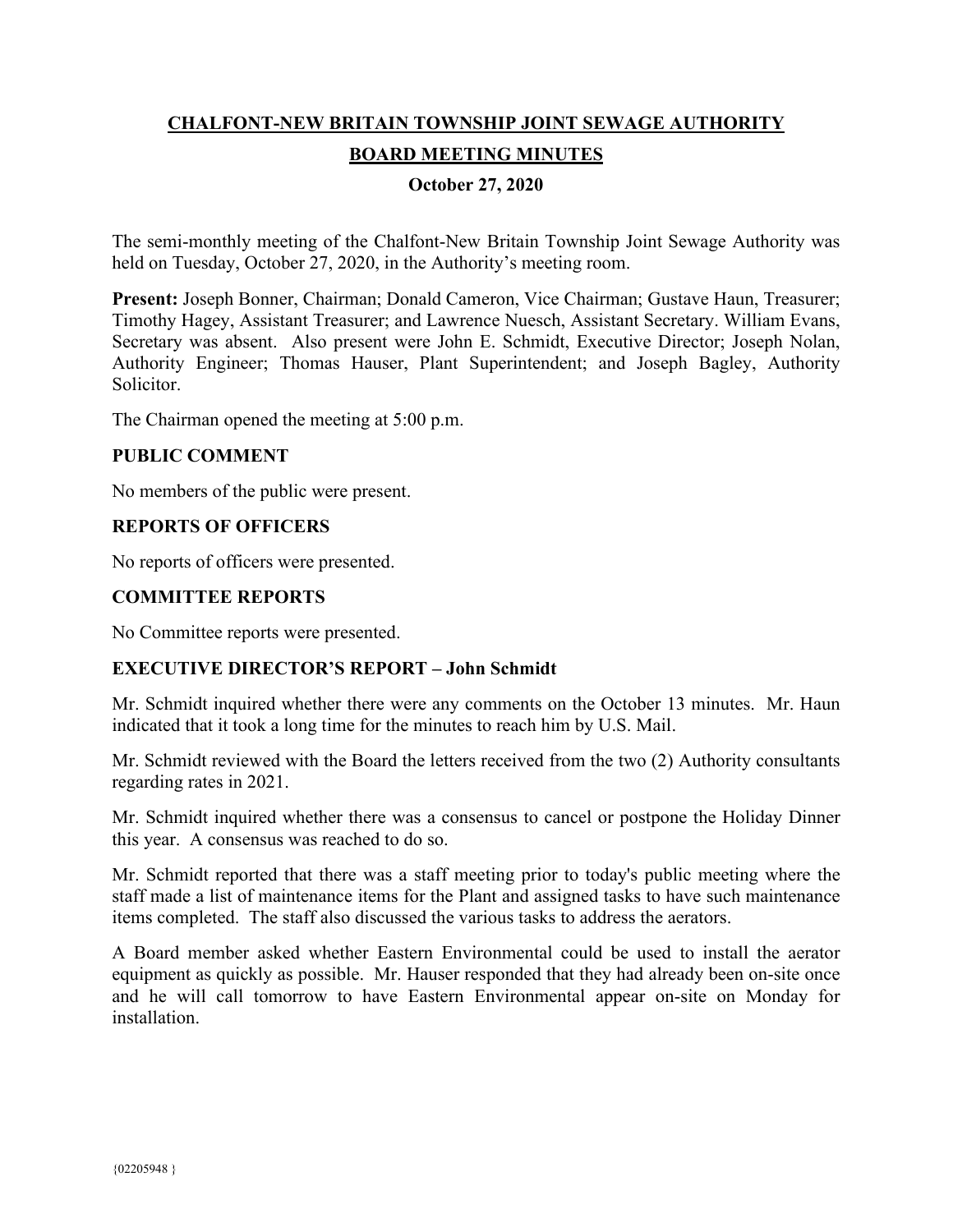### **SUPERINTENDENT'S REPORT – Thomas Hauser**

Mr. Hauser reported that Treatment Plant performance continued with little change during the month of September due to the low dissolved oxygen levels in the process.

Precipitation: 4.35 inches Average Daily Flow: 3.133 MGD Peak Day Flow: 5.25 MG

Mr. Hauser reported that process performance was subpar for CBOD, NH3 and total phosphorous for the month of September. Mr. Hauser also reported that fecal coliform was approximately 900 which was better than in August but not good enough to meet permit.

Mr. Hauser also reported a broken drive wheel was discovered on the grit and grease traveling bridge and two (2) new wheels were ordered. All of the quartz sleeves and lamps in the No. 1 UV channel were replaced during the month. The remaining aerator shafts that needed to be repaired immediately were lifted out. The Authority utilized Eastern Environmental to assist on the bearing plate anchoring repairs. The Authority distributed biosolids to two (2) area farmers for land application during the month.

In the collection system, routine pump station maintenance was carried out. One-calls were marked and weekly flow meters were read. Personnel were televising with the TV truck. The deduct meter list was read. There was various jobs with the jet truck, some assisting the Township. Oxbow Meadows and Butler Avenue were marked for upcoming water main replacement. Manhole lids on Patriot Drive and Independence Way were opened for inspection prior to paving.

Mr. Hauser gave an update on the aerator issues. The aerator shafts were set for the No. 1 aerator today. New bearings have been put in place and new coupler hubs are in place. Mr. Hauser expects two (2) aerators to be in operation by next week. The Authority is waiting for two (2) shafts to be delivered by next week. Eastern Environmental will be brought in to assist.

Ozonia is coming in Thursday to work on the UV System. Mr. Hauser discussed the potential impact of the ammonia and phosphorous readings interfering with the fecal coliform process performance.

A Board member asked a question about whether the Ozonia lamps are now being purchased. Mr. Hauser answered in the affirmative.

A Board member asked a question about the status of the four (4) large aerators. Mr. Hauser responded that two (2) aerators should be running in two (2) weeks. The No. 3 aerator has been running continuously since problems first occurred. That aerator will be shut down in the Spring to examine it.

Mr. Schmidt commented that having two (2) aerators running is marginal for operations, so having two (2) operating in two (2) weeks should greatly improve the process performance.